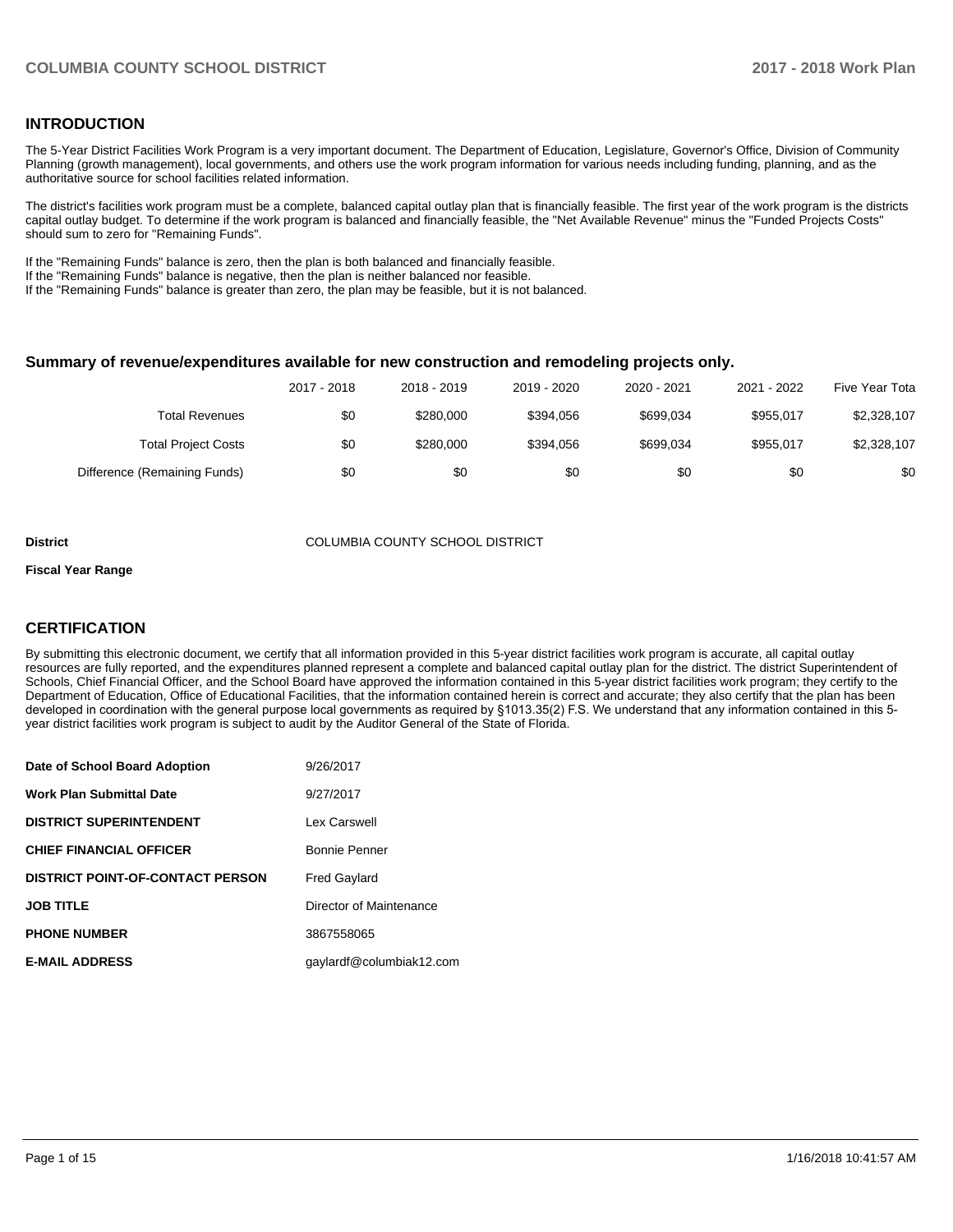# **Expenditures**

#### **Expenditure for Maintenance, Repair and Renovation from 1.50-Mills and PECO**

Annually, prior to the adoption of the district school budget, each school board must prepare a tentative district facilities work program that includes a schedule of major repair and renovation projects necessary to maintain the educational and ancillary facilities of the district.

|                           | Item                                                                                                                                                                                                                                                                                                                                                                                                                   | 2017 - 2018<br><b>Actual Budget</b> | 2018 - 2019<br>Projected | 2019 - 2020<br>Projected | 2020 - 2021<br>Projected | 2021 - 2022<br>Projected | <b>Total</b> |
|---------------------------|------------------------------------------------------------------------------------------------------------------------------------------------------------------------------------------------------------------------------------------------------------------------------------------------------------------------------------------------------------------------------------------------------------------------|-------------------------------------|--------------------------|--------------------------|--------------------------|--------------------------|--------------|
| HVAC                      |                                                                                                                                                                                                                                                                                                                                                                                                                        | \$20,000                            | \$35,000                 | \$35,000                 | \$40,000                 | \$40,000                 | \$170,000    |
|                           | Locations: COLUMBIA CITY ELEMENTARY, COLUMBIA SENIOR HIGH, COLUMBIA SUPERINTENDENT'S OFFICE, EASTSIDE ELEMENTARY, FIVE<br>POINTS ELEMENTARY, FORT WHITE HIGH SCHOOL, FORT WHITE PUBLIC SCHOOL, LAKE CITY MIDDLE, MAINTENANCE &<br>WAREHOUSE, MELROSE ELEMENTARY, NIBLACK ELEMENTARY, NORTH FLORIDA AVIATION ACADEMY, PATHWAYS ACADEMY,<br>PINEMOUNT SCHOOL, RICHARDSON MIDDLE, SUMMERS ELEMENTARY, WESTSIDE ELEMENTARY |                                     |                          |                          |                          |                          |              |
| Flooring                  |                                                                                                                                                                                                                                                                                                                                                                                                                        | \$20,000                            | \$30.000                 | \$30,000                 | \$40,000                 | \$40,000                 | \$160,000    |
| Locations:                | COLUMBIA CITY ELEMENTARY, COLUMBIA SENIOR HIGH, COLUMBIA SUPERINTENDENT'S OFFICE, EASTSIDE ELEMENTARY, FIVE<br>POINTS ELEMENTARY, FORT WHITE HIGH SCHOOL, FORT WHITE PUBLIC SCHOOL, LAKE CITY MIDDLE, MAINTENANCE &<br>WAREHOUSE, MELROSE ELEMENTARY, NIBLACK ELEMENTARY, NORTH FLORIDA AVIATION ACADEMY, PATHWAYS ACADEMY,<br>PINEMOUNT SCHOOL, RICHARDSON MIDDLE, SUMMERS ELEMENTARY, WESTSIDE ELEMENTARY            |                                     |                          |                          |                          |                          |              |
| Roofing                   |                                                                                                                                                                                                                                                                                                                                                                                                                        | \$20,000                            | \$25,000                 | \$30,000                 | \$25,000                 | \$30,000                 | \$130,000    |
| Locations:                | COLUMBIA CITY ELEMENTARY, COLUMBIA SENIOR HIGH, COLUMBIA SUPERINTENDENT'S OFFICE, EASTSIDE ELEMENTARY, FIVE<br>POINTS ELEMENTARY, FORT WHITE HIGH SCHOOL, FORT WHITE PUBLIC SCHOOL, LAKE CITY MIDDLE, MAINTENANCE &<br>WAREHOUSE, MELROSE ELEMENTARY, NIBLACK ELEMENTARY, PATHWAYS ACADEMY, PINEMOUNT SCHOOL, RICHARDSON<br>MIDDLE, SUMMERS ELEMENTARY, WESTSIDE ELEMENTARY                                            |                                     |                          |                          |                          |                          |              |
| Safety to Life            |                                                                                                                                                                                                                                                                                                                                                                                                                        | \$20,000                            | \$20,000                 | \$20,000                 | \$20,000                 | \$20,000                 | \$100,000    |
| Locations:                | COLUMBIA CITY ELEMENTARY, COLUMBIA SENIOR HIGH, COLUMBIA SUPERINTENDENT'S OFFICE, EASTSIDE ELEMENTARY, FIVE<br>POINTS ELEMENTARY, FORT WHITE HIGH SCHOOL, FORT WHITE PUBLIC SCHOOL, LAKE CITY MIDDLE, MAINTENANCE &<br>WAREHOUSE, MELROSE ELEMENTARY, NIBLACK ELEMENTARY, PATHWAYS ACADEMY, PINEMOUNT SCHOOL, RICHARDSON<br>MIDDLE, SUMMERS ELEMENTARY, WESTSIDE ELEMENTARY                                            |                                     |                          |                          |                          |                          |              |
| Fencing                   |                                                                                                                                                                                                                                                                                                                                                                                                                        | \$10,000                            | \$10,000                 | \$10,000                 | \$10,000                 | \$10,000                 | \$50,000     |
| Locations:                | COLUMBIA CITY ELEMENTARY, COLUMBIA SENIOR HIGH, COLUMBIA SUPERINTENDENT'S OFFICE, EASTSIDE ELEMENTARY, FIVE<br>POINTS ELEMENTARY, FORT WHITE HIGH SCHOOL, FORT WHITE PUBLIC SCHOOL, LAKE CITY MIDDLE, MAINTENANCE &<br>WAREHOUSE, MELROSE ELEMENTARY, NIBLACK ELEMENTARY, PATHWAYS ACADEMY, PINEMOUNT SCHOOL, RICHARDSON<br>MIDDLE, SUMMERS ELEMENTARY, WESTSIDE ELEMENTARY                                            |                                     |                          |                          |                          |                          |              |
| Parking                   |                                                                                                                                                                                                                                                                                                                                                                                                                        | \$10,000                            | \$10,000                 | \$20,000                 | \$20,000                 | \$20,000                 | \$80,000     |
| Locations:                | COLUMBIA CITY ELEMENTARY, COLUMBIA SENIOR HIGH, EASTSIDE ELEMENTARY, FIVE POINTS ELEMENTARY, FORT WHITE HIGH<br>SCHOOL, FORT WHITE PUBLIC SCHOOL, LAKE CITY MIDDLE, MELROSE ELEMENTARY, NIBLACK ELEMENTARY, PATHWAYS<br>ACADEMY, PINEMOUNT SCHOOL, RICHARDSON MIDDLE, SUMMERS ELEMENTARY, WESTSIDE ELEMENTARY                                                                                                          |                                     |                          |                          |                          |                          |              |
| Electrical                |                                                                                                                                                                                                                                                                                                                                                                                                                        | \$50,000                            | \$75,000                 | \$75,000                 | \$75,000                 | \$75,000                 | \$350,000    |
| Locations:                | COLUMBIA CITY ELEMENTARY, COLUMBIA SENIOR HIGH, COLUMBIA SUPERINTENDENT'S OFFICE, EASTSIDE ELEMENTARY, FIVE<br>POINTS ELEMENTARY. FORT WHITE HIGH SCHOOL. FORT WHITE PUBLIC SCHOOL. LAKE CITY MIDDLE, MAINTENANCE &<br>WAREHOUSE, MELROSE ELEMENTARY, NIBLACK ELEMENTARY, PATHWAYS ACADEMY, PINEMOUNT SCHOOL, RICHARDSON<br>MIDDLE, SUMMERS ELEMENTARY, WESTSIDE ELEMENTARY                                            |                                     |                          |                          |                          |                          |              |
| Fire Alarm                |                                                                                                                                                                                                                                                                                                                                                                                                                        | \$20,000                            | \$35,000                 | \$35,000                 | \$35,000                 | \$35,000                 | \$160,000    |
|                           | Locations: COLUMBIA CITY ELEMENTARY, COLUMBIA SENIOR HIGH, COLUMBIA SUPERINTENDENT'S OFFICE, EASTSIDE ELEMENTARY, FIVE<br>POINTS ELEMENTARY, FORT WHITE HIGH SCHOOL, FORT WHITE PUBLIC SCHOOL, LAKE CITY MIDDLE, MAINTENANCE &<br>WAREHOUSE, MELROSE ELEMENTARY, NIBLACK ELEMENTARY, PATHWAYS ACADEMY, PINEMOUNT SCHOOL, RICHARDSON<br>MIDDLE, SUMMERS ELEMENTARY, WESTSIDE ELEMENTARY                                 |                                     |                          |                          |                          |                          |              |
| Telephone/Intercom System |                                                                                                                                                                                                                                                                                                                                                                                                                        | \$16,100                            | \$15,000                 | \$30,000                 | \$20,000                 | \$20,000                 | \$101,100    |
| Locations:                | COLUMBIA CITY ELEMENTARY, COLUMBIA SENIOR HIGH, COLUMBIA SUPERINTENDENT'S OFFICE, EASTSIDE ELEMENTARY, FIVE<br>POINTS ELEMENTARY, FORT WHITE HIGH SCHOOL, FORT WHITE PUBLIC SCHOOL, LAKE CITY MIDDLE, MAINTENANCE &<br>WAREHOUSE, MELROSE ELEMENTARY, NIBLACK ELEMENTARY, PATHWAYS ACADEMY, PINEMOUNT SCHOOL, RICHARDSON<br>MIDDLE, SUMMERS ELEMENTARY, WESTSIDE ELEMENTARY                                            |                                     |                          |                          |                          |                          |              |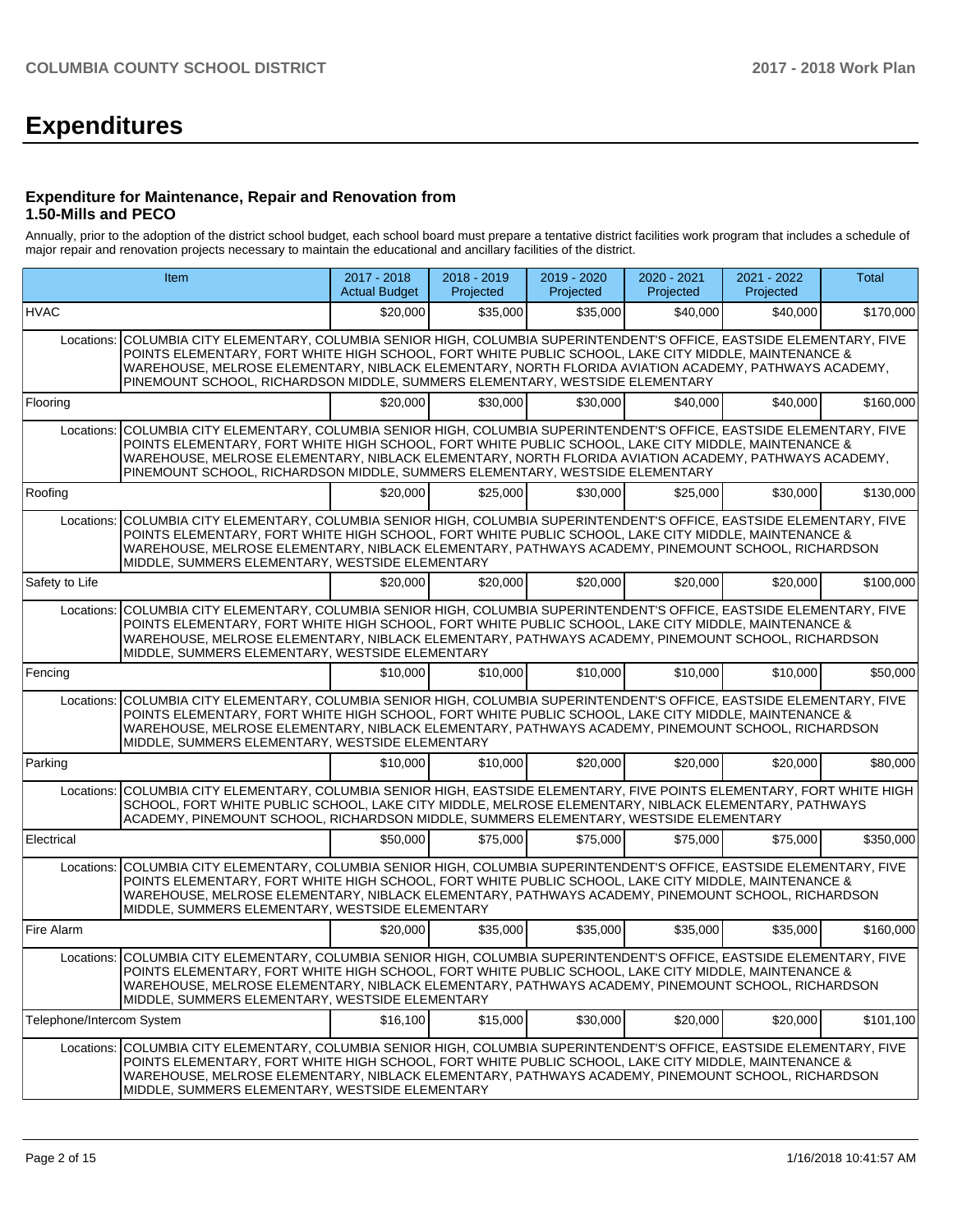| Closed Circuit Television |                                                                                                                                                                                                                                                                                                                                                                                                                           | \$1,000   | \$1,000   | \$1,000   | \$1,000   | \$1,000   | \$5,000     |
|---------------------------|---------------------------------------------------------------------------------------------------------------------------------------------------------------------------------------------------------------------------------------------------------------------------------------------------------------------------------------------------------------------------------------------------------------------------|-----------|-----------|-----------|-----------|-----------|-------------|
|                           | Locations: COLUMBIA CITY ELEMENTARY, COLUMBIA SENIOR HIGH, COLUMBIA SUPERINTENDENT'S OFFICE, EASTSIDE ELEMENTARY, FIVE<br>POINTS ELEMENTARY. FORT WHITE HIGH SCHOOL. FORT WHITE PUBLIC SCHOOL. LAKE CITY MIDDLE. MAINTENANCE &<br>WAREHOUSE, MELROSE ELEMENTARY, NIBLACK ELEMENTARY, PATHWAYS ACADEMY, PINEMOUNT SCHOOL, RICHARDSON<br>MIDDLE, SUMMERS ELEMENTARY, WESTSIDE ELEMENTARY                                    |           |           |           |           |           |             |
| Paint                     |                                                                                                                                                                                                                                                                                                                                                                                                                           | \$15,000  | \$25,000  | \$10,000  | \$25,000  | \$28,000  | \$103,000   |
|                           | Locations: COLUMBIA CITY ELEMENTARY, COLUMBIA SENIOR HIGH, COLUMBIA SUPERINTENDENT'S OFFICE, EASTSIDE ELEMENTARY, FIVE<br>POINTS ELEMENTARY, FORT WHITE HIGH SCHOOL, FORT WHITE PUBLIC SCHOOL, LAKE CITY MIDDLE, MAINTENANCE &<br>WAREHOUSE, MELROSE ELEMENTARY, NIBLACK ELEMENTARY, PATHWAYS ACADEMY, PINEMOUNT SCHOOL, RICHARDSON<br>MIDDLE, SUMMERS ELEMENTARY, WESTSIDE ELEMENTARY                                    |           |           |           |           |           |             |
| Maintenance/Repair        |                                                                                                                                                                                                                                                                                                                                                                                                                           | \$76,962  | \$81.169  | \$89,774  | \$82,924  | \$82,652  | \$413,481   |
|                           | Locations:   COLUMBIA CITY ELEMENTARY, COLUMBIA SENIOR HIGH, COLUMBIA SUPERINTENDENT'S OFFICE, EASTSIDE ELEMENTARY, FIVE<br>POINTS ELEMENTARY, FORT WHITE HIGH SCHOOL, FORT WHITE PUBLIC SCHOOL, LAKE CITY MIDDLE, MAINTENANCE &<br>IWAREHOUSE. MELROSE ELEMENTARY. NIBLACK ELEMENTARY. NORTH FLORIDA AVIATION ACADEMY. PATHWAYS ACADEMY.<br>PINEMOUNT SCHOOL, RICHARDSON MIDDLE, SUMMERS ELEMENTARY, WESTSIDE ELEMENTARY |           |           |           |           |           |             |
|                           | <b>Sub Total:</b>                                                                                                                                                                                                                                                                                                                                                                                                         | \$279,062 | \$362,169 | \$385,774 | \$393,924 | \$401,652 | \$1,822,581 |

| <b>IPECO Maintenance Expenditures</b> | \$273.826 | \$273.826 | \$273.826 | \$273,826 | \$273,826 | \$1,369,130 |
|---------------------------------------|-----------|-----------|-----------|-----------|-----------|-------------|
| <b>1.50 Mill Sub Total:I</b>          | \$733,578 | \$128.343 | \$151,948 | \$160,098 | \$167,826 | \$1,341,793 |

| Other Items                                                                                                                                                                           |                                                                                                                                                                                                                                                                                                       | 2017 - 2018<br><b>Actual Budget</b> | $2018 - 2019$<br>Projected | $2019 - 2020$<br>Projected | 2020 - 2021<br>Projected | 2021 - 2022<br>Projected | Total     |  |  |  |
|---------------------------------------------------------------------------------------------------------------------------------------------------------------------------------------|-------------------------------------------------------------------------------------------------------------------------------------------------------------------------------------------------------------------------------------------------------------------------------------------------------|-------------------------------------|----------------------------|----------------------------|--------------------------|--------------------------|-----------|--|--|--|
| Playground Equipment                                                                                                                                                                  |                                                                                                                                                                                                                                                                                                       | \$40,000                            | \$40,000                   | \$40,000                   | \$40,000                 | \$40,000                 | \$200,000 |  |  |  |
|                                                                                                                                                                                       | Locations COLUMBIA CITY ELEMENTARY, COLUMBIA SENIOR HIGH, EASTSIDE ELEMENTARY, FIVE POINTS ELEMENTARY, FORT WHITE<br>HIGH SCHOOL, FORT WHITE PUBLIC SCHOOL, LAKE CITY MIDDLE, MELROSE ELEMENTARY, NIBLACK ELEMENTARY, PINEMOUN'<br>SCHOOL, RICHARDSON MIDDLE, SUMMERS ELEMENTARY, WESTSIDE ELEMENTARY |                                     |                            |                            |                          |                          |           |  |  |  |
| <b>HVAC Unit Replacements</b>                                                                                                                                                         |                                                                                                                                                                                                                                                                                                       | \$150,000                           | \$0                        | \$0                        | \$0                      | \$0                      | \$150,000 |  |  |  |
| Locations COLUMBIA SUPERINTENDENT'S OFFICE, FORT WHITE PUBLIC SCHOOL, MELROSE ELEMENTARY, SUMMERS ELEMENTARY                                                                          |                                                                                                                                                                                                                                                                                                       |                                     |                            |                            |                          |                          |           |  |  |  |
| Reinsulate Chilled Water Piping                                                                                                                                                       |                                                                                                                                                                                                                                                                                                       | \$146,000                           | \$0 <sub>1</sub>           | \$0                        | \$0                      | \$0                      | \$146,000 |  |  |  |
| Locations LAKE CITY MIDDLE                                                                                                                                                            |                                                                                                                                                                                                                                                                                                       |                                     |                            |                            |                          |                          |           |  |  |  |
| Single Point Entries - Fencing Modifications                                                                                                                                          |                                                                                                                                                                                                                                                                                                       | \$242,300                           | \$0                        | \$0                        | \$0                      | \$0                      | \$242,300 |  |  |  |
| Locations COLUMBIA CITY ELEMENTARY, FIVE POINTS ELEMENTARY, FORT WHITE HIGH SCHOOL, LAKE CITY MIDDLE, PINEMOUNT<br>SCHOOL, RICHARDSON MIDDLE, SUMMERS ELEMENTARY, WESTSIDE ELEMENTARY |                                                                                                                                                                                                                                                                                                       |                                     |                            |                            |                          |                          |           |  |  |  |
| District Pool Improvements                                                                                                                                                            |                                                                                                                                                                                                                                                                                                       | \$150,042                           | \$0                        | \$0                        | \$0                      | \$0                      | \$150,042 |  |  |  |
|                                                                                                                                                                                       | Locations COLUMBIA SUPERINTENDENT'S OFFICE                                                                                                                                                                                                                                                            |                                     |                            |                            |                          |                          |           |  |  |  |
|                                                                                                                                                                                       | \$1,007,404<br>\$402,169<br>\$425,774<br>\$433,924<br>\$441,652<br>\$2,710,923<br>Total:                                                                                                                                                                                                              |                                     |                            |                            |                          |                          |           |  |  |  |

### **Local 1.50 Mill Expenditure For Maintenance, Repair and Renovation**

Anticipated expenditures expected from local funding sources over the years covered by the current work plan.

| Item                                      | 2017 - 2018<br><b>Actual Budget</b> | $2018 - 2019$<br><b>Projected</b> | $2019 - 2020$<br>Projected | 2020 - 2021<br>Projected | 2021 - 2022<br>Projected | Total       |
|-------------------------------------------|-------------------------------------|-----------------------------------|----------------------------|--------------------------|--------------------------|-------------|
| Remaining Maint and Repair from 1.5 Mills | \$733.578                           | \$128,343                         | \$151.948                  | \$160.098                | \$167.826                | \$1,341,793 |
| Maintenance/Repair Salaries               | \$0                                 | \$0                               | \$0                        | \$0                      | \$0 <sub>1</sub>         | \$0         |
| School Bus Purchases                      | \$360,000                           | \$360,000                         | \$360,000                  | \$360,000                | \$333.428                | \$1,773,428 |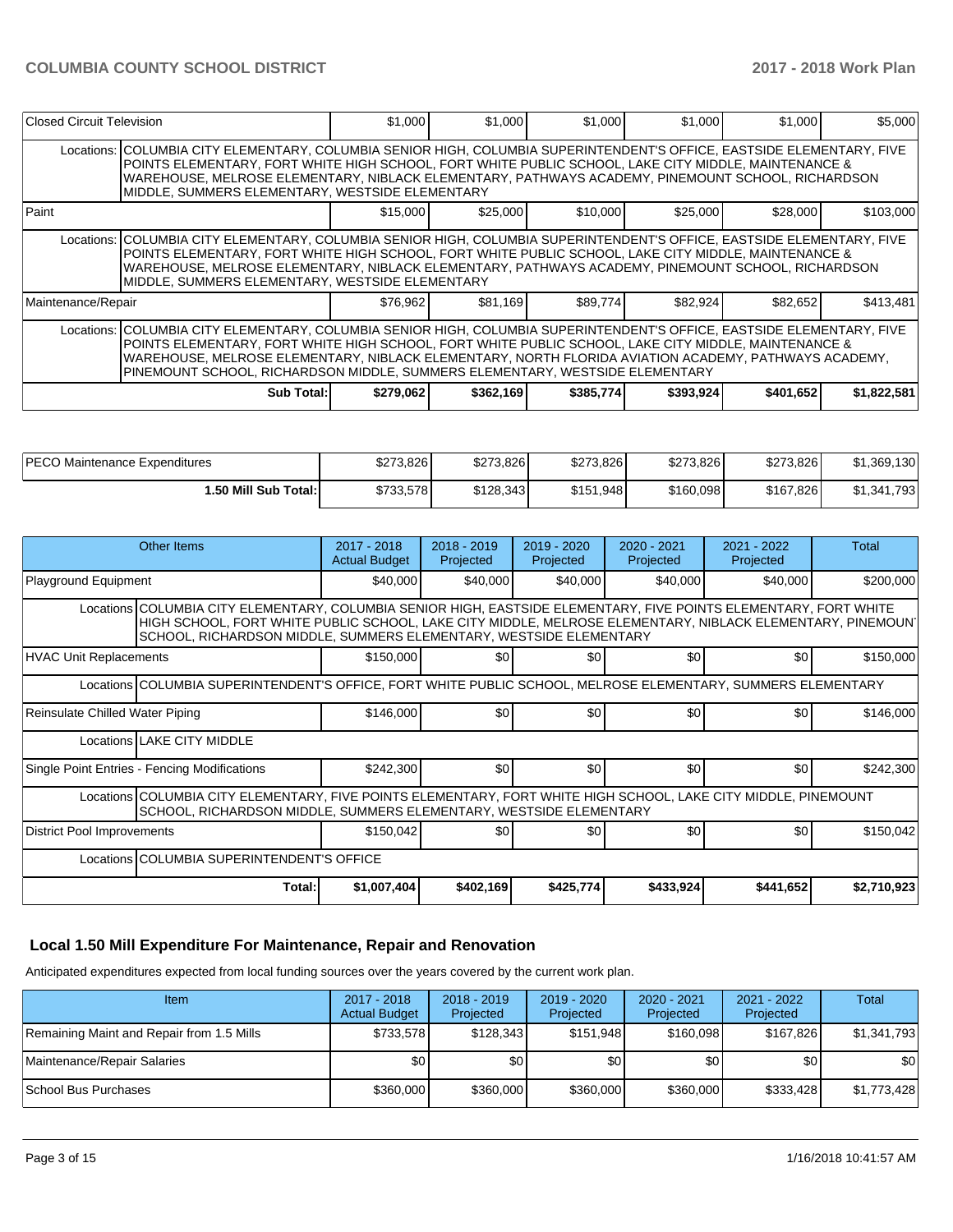### **COLUMBIA COUNTY SCHOOL DISTRICT 2017 - 2018 Work Plan**

| <b>Other Vehicle Purchases</b>                               | \$0         | \$0         | \$0         | \$0         | \$0         | \$0          |
|--------------------------------------------------------------|-------------|-------------|-------------|-------------|-------------|--------------|
| Capital Outlay Equipment                                     | \$50,000    | \$50,000    | \$50,000    | \$50,000    | \$75,000    | \$275,000    |
| <b>Rent/Lease Payments</b>                                   | \$0         | \$0         | \$0         | \$0         | \$0         | \$0          |
| ICOP Debt Service                                            | \$1,695,631 | \$1,695,631 | \$1,695,631 | \$1,695,631 | \$1,695,631 | \$8,478,155  |
| Rent/Lease Relocatables                                      | \$0         | \$0         | \$0         | \$0         | \$0         | \$0          |
| <b>Environmental Problems</b>                                | \$0         | \$0         | \$0         | \$0         | \$0         | \$0          |
| ls.1011.14 Debt Service                                      | \$0         | \$0         | \$0         | \$0         | \$0         | \$0          |
| Special Facilities Construction Account                      | \$0         | \$0         | \$0         | \$0         | \$0         | \$0          |
| Premiums for Property Casualty Insurance - 1011.71<br>(4a,b) | \$450,000   | \$500,000   | \$500,000   | \$500,000   | \$500,000   | \$2,450,000  |
| Qualified School Construction Bonds (QSCB)                   | \$0         | \$0         | \$0         | \$0         | \$0         | \$0          |
| Qualified Zone Academy Bonds (QZAB)                          | \$0         | \$0         | \$0         | \$0         | \$0         | \$0          |
| Other Vehicle Lease                                          | \$55,000    | \$55,000    | \$120,000   | \$120,000   | \$120,000   | \$470,000    |
| Technology                                                   | \$815,375   | \$1,000,000 | \$1,000,000 | \$1,000,000 | \$1,000,000 | \$4,815,375  |
| Lease of School Buses                                        | \$235,140   | \$235,140   | \$235,140   | \$235,140   | \$235,140   | \$1,175,700  |
| <b>Local Expenditure Totals:</b>                             | \$4,394,724 | \$4,024,114 | \$4,112,719 | \$4,120,869 | \$4,127,025 | \$20,779,451 |

## **Revenue**

### **1.50 Mill Revenue Source**

Schedule of Estimated Capital Outlay Revenue from each currently approved source which is estimated to be available for expenditures on the projects included in the tentative district facilities work program. All amounts are NET after considering carryover balances, interest earned, new COP's, 1011.14 and 1011.15 loans, etc. Districts cannot use 1.5-Mill funds for salaries except for those explicitly associated with maintenance/repair projects. (1011.71 (5), F.S.)

| Item                                                                                | Fund | $2017 - 2018$<br><b>Actual Value</b> | $2018 - 2019$<br>Projected | 2019 - 2020<br>Projected | $2020 - 2021$<br>Projected | 2021 - 2022<br>Projected | <b>Total</b>     |
|-------------------------------------------------------------------------------------|------|--------------------------------------|----------------------------|--------------------------|----------------------------|--------------------------|------------------|
| (1) Non-exempt property<br>lassessed valuation                                      |      | \$2,728,736,089                      | \$2,845,216,869            | \$2,957,305,029          | \$3,101,963,623            | \$3,258,286,284          | \$14,891,507,894 |
| (2) The Millege projected for<br>discretionary capital outlay per<br>ls.1011.71     |      | 1.50                                 | 1.50                       | 1.50                     | 1.50                       | 1.50                     |                  |
| $(3)$ Full value of the 1.50-Mill<br>discretionary capital outlay per<br>ls.1011.71 |      | \$4,584,277                          | \$4,779,964                | \$4,968,272              | \$5,211,299                | \$5,473,921              | \$25,017,733     |
| $(4)$ Value of the portion of the 1.50<br>-Mill ACTUALLY levied                     | 370  | \$3,929,380                          | \$4,097,112                | \$4,258,519              | \$4,466,828                | \$4,691,932              | \$21,443,771     |
| $(5)$ Difference of lines $(3)$ and $(4)$                                           |      | \$654,897                            | \$682,852                  | \$709.753                | \$744,471                  | \$781.989                | \$3,573,962      |

## **PECO Revenue Source**

The figure in the row designated "PECO Maintenance" will be subtracted from funds available for new construction because PECO maintenance dollars cannot be used for new construction.

| Item                         | Fund | 2017 - 2018<br><b>Actual Budget</b> | $2018 - 2019$<br>Projected | 2019 - 2020<br>Projected | $2020 - 2021$<br>Projected | $-2022$<br>2021<br>Projected | Total     |
|------------------------------|------|-------------------------------------|----------------------------|--------------------------|----------------------------|------------------------------|-----------|
| <b>PECO New Construction</b> | 340  | <b>\$01</b>                         | \$0                        | \$41,254                 | \$146,073                  | \$183,108                    | \$370,435 |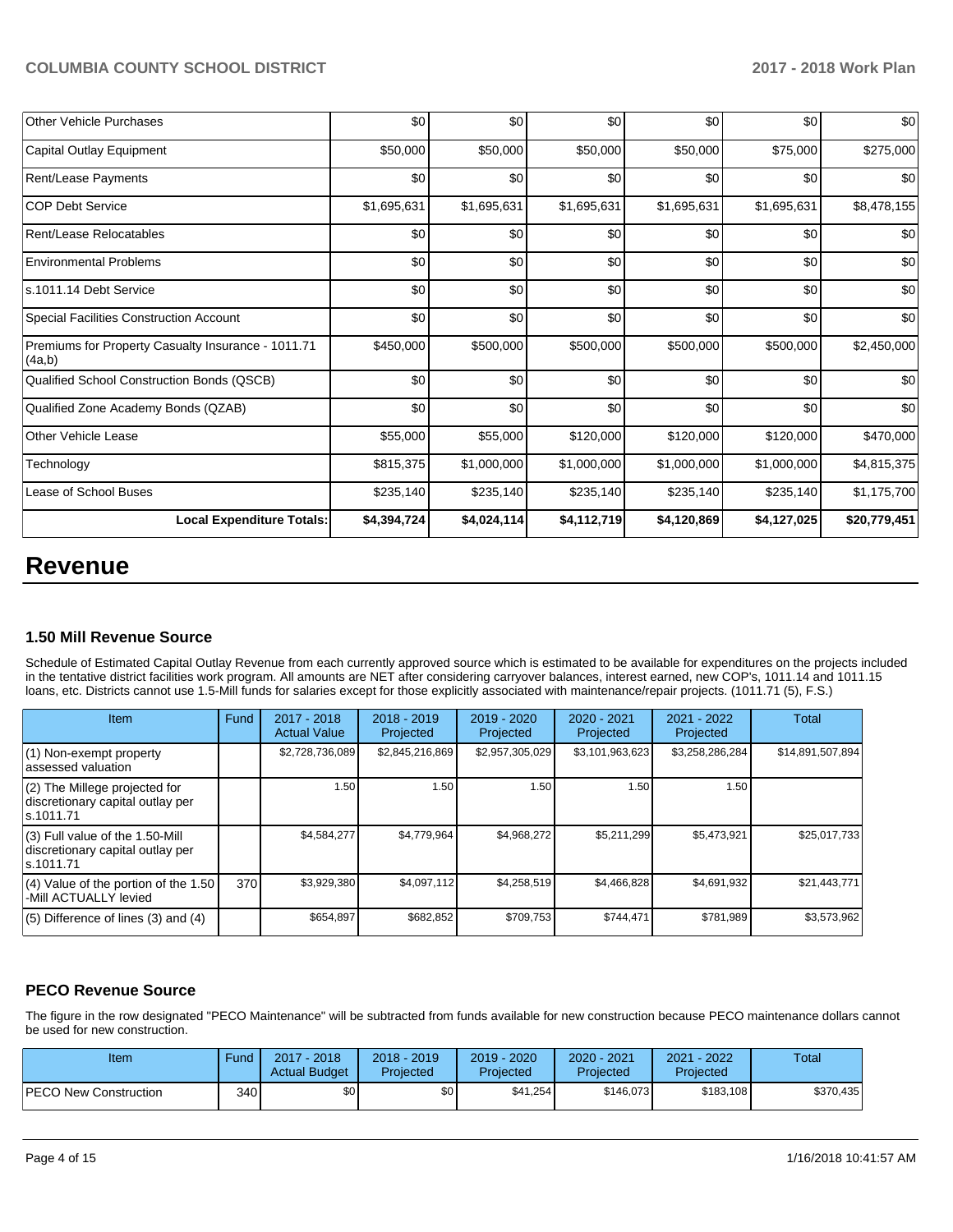| <b>IPECO Maintenance Expenditures</b> | \$273,826 | \$273,826 | \$273,826 | \$273,826 | \$273,826 | \$1,369,130 |
|---------------------------------------|-----------|-----------|-----------|-----------|-----------|-------------|
|                                       | \$273.826 | \$273.826 | \$315,080 | \$419,899 | \$456.934 | \$1,739,565 |

## **CO & DS Revenue Source**

Revenue from Capital Outlay and Debt Service funds.

| Item                                      | Fund | 2017 - 2018<br><b>Actual Budget</b> | $2018 - 2019$<br>Projected | $2019 - 2020$<br>Projected | $2020 - 2021$<br>Projected | $2021 - 2022$<br>Projected | Total       |
|-------------------------------------------|------|-------------------------------------|----------------------------|----------------------------|----------------------------|----------------------------|-------------|
| ICO & DS Cash Flow-through<br>Distributed | 360  | \$203.846                           | \$203.846                  | \$203.846                  | \$203.846                  | \$203.846                  | \$1,019,230 |
| ICO & DS Interest on<br>Undistributed CO  | 360  | \$3.156                             | \$3,156                    | \$3.156                    | \$3.156                    | \$3,156                    | \$15,780    |
|                                           |      | \$207,002                           | \$207,002                  | \$207.002                  | \$207.002                  | \$207.002                  | \$1,035,010 |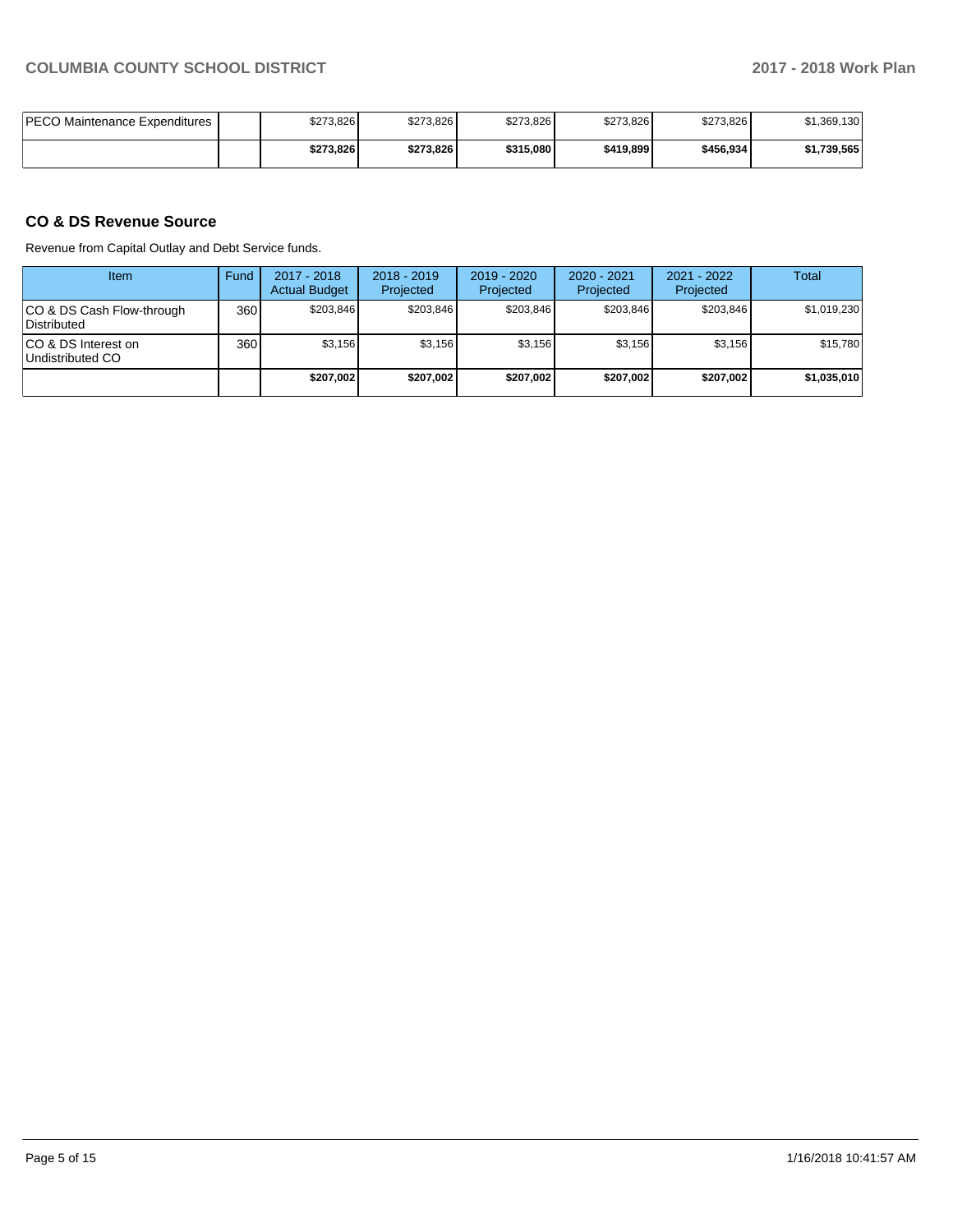#### **Fair Share Revenue Source**

Nothing reported for this section. All legally binding commitments for proportionate fair-share mitigation for impacts on public school facilities must be included in the 5-year district work program.

#### **Sales Surtax Referendum**

Specific information about any referendum for a 1-cent or 1/2-cent surtax referendum during the previous year.

**Did the school district hold a surtax referendum during the past fiscal year 2016 - 2017?**

No

#### **Additional Revenue Source**

Any additional revenue sources

| Item                                                                                                   | $2017 - 2018$<br><b>Actual Value</b> | $2018 - 2019$<br>Projected | 2019 - 2020<br>Projected | 2020 - 2021<br>Projected | 2021 - 2022<br>Projected | <b>Total</b> |
|--------------------------------------------------------------------------------------------------------|--------------------------------------|----------------------------|--------------------------|--------------------------|--------------------------|--------------|
| Proceeds from a s.1011.14/15 F.S. Loans                                                                | \$0                                  | \$0                        | \$0                      | \$0                      | \$0                      | \$0          |
| District Bonds - Voted local bond<br>referendum proceeds per s.9, Art VII<br><b>State Constitution</b> | \$0                                  | \$0                        | \$0                      | \$0                      | \$0                      | \$0          |
| Proceeds from Special Act Bonds                                                                        | \$0                                  | \$0                        | \$0                      | \$0                      | \$0                      | \$0          |
| Estimated Revenue from CO & DS Bond<br>Sale                                                            | \$0                                  | \$0                        | \$0                      | \$0                      | \$0                      | \$0          |
| Proceeds from Voted Capital<br>Improvements millage                                                    | \$0                                  | \$0                        | \$0                      | \$0                      | \$0                      | \$0          |
| Other Revenue for Other Capital Projects                                                               | \$0                                  | \$0                        | \$0                      | \$0                      | \$0                      | \$0          |
| Proceeds from 1/2 cent sales surtax<br>authorized by school board                                      | \$0                                  | \$0                        | \$0                      | \$0                      | \$0                      | \$0          |
| Proceeds from local governmental<br>infrastructure sales surtax                                        | \$0                                  | \$0                        | \$0                      | \$0                      | \$0                      | \$0          |
| Proceeds from Certificates of<br>Participation (COP's) Sale                                            | \$0                                  | \$0                        | \$0                      | \$0                      | \$0                      | \$0          |
| Classrooms First Bond proceeds amount<br>authorized in FY 1997-98                                      | \$0                                  | \$0                        | \$0                      | \$0                      | \$0                      | \$0          |
| <b>Classrooms for Kids</b>                                                                             | \$0                                  | \$0                        | \$0                      | \$0                      | \$0                      | \$0          |
| <b>District Equity Recognition</b>                                                                     | \$0                                  | \$0                        | \$0                      | \$0                      | \$0                      | \$0          |
| <b>Federal Grants</b>                                                                                  | \$0                                  | \$0                        | \$0                      | \$0                      | \$0                      | \$0          |
| Proportionate share mitigation (actual<br>cash revenue only, not in kind donations)                    | \$0                                  | \$0                        | \$0                      | \$0                      | \$0                      | \$0          |
| Impact fees received                                                                                   | \$0                                  | \$0                        | \$0                      | \$0                      | \$0                      | \$0          |
| Private donations                                                                                      | \$0                                  | \$0                        | \$0                      | \$0                      | \$0                      | \$0          |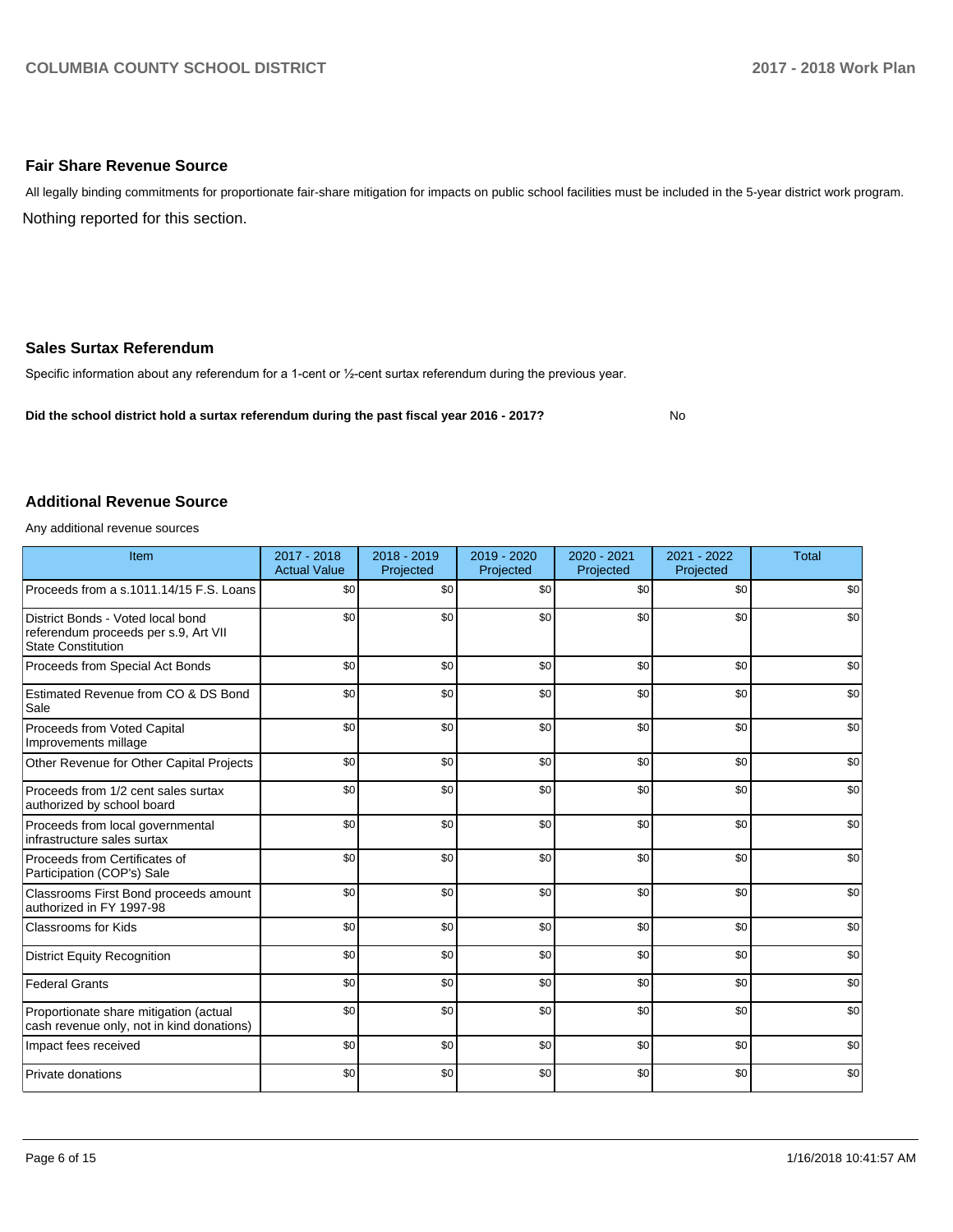## **COLUMBIA COUNTY SCHOOL DISTRICT 2017 - 2018 Work Plan**

| Grants from local governments or not-for-<br>profit organizations                                                         | \$0       | \$0 | \$0 | \$0 | \$0              | \$0       |
|---------------------------------------------------------------------------------------------------------------------------|-----------|-----|-----|-----|------------------|-----------|
| Interest, Including Profit On Investment                                                                                  | \$0       | \$0 | \$0 | \$0 | \$0              | \$0       |
| Revenue from Bonds pledging proceeds<br>from 1 cent or 1/2 cent Sales Surtax                                              | \$0       | \$0 | \$0 | \$0 | \$0              | \$0       |
| <b>Total Fund Balance Carried Forward</b>                                                                                 | \$258,342 | \$0 | \$0 | \$0 | \$0              | \$258,342 |
| General Capital Outlay Obligated Fund<br><b>Balance Carried Forward From Total</b><br><b>Fund Balance Carried Forward</b> | \$0       | \$0 | \$0 | \$0 | \$0              | \$0       |
| <b>Special Facilities Construction Account</b>                                                                            | \$0       | \$0 | \$0 | \$0 | \$0              | \$0       |
| One Cent - 1/2 Cent Sales Surtax Debt<br>Service From Total Fund Balance Carried<br>Forward                               | \$0       | \$0 | \$0 | \$0 | \$0 <sub>1</sub> | \$0       |
| Capital Outlay Projects Funds Balance<br>Carried Forward From Total Fund<br>Balance Carried Forward                       | \$0       | \$0 | \$0 | \$0 | \$0              | \$0       |
| <b>Subtotal</b>                                                                                                           | \$258,342 | \$0 | \$0 | \$0 | \$0              | \$258,342 |

## **Total Revenue Summary**

| Item Name                                                  | 2017 - 2018<br><b>Budget</b> | $2018 - 2019$<br>Projected | $2019 - 2020$<br>Projected | $2020 - 2021$<br>Projected | $2021 - 2022$<br>Projected | <b>Five Year Total</b> |
|------------------------------------------------------------|------------------------------|----------------------------|----------------------------|----------------------------|----------------------------|------------------------|
| Local 1.5 Mill Discretionary Capital Outlay<br>Revenue     | \$3,929,380                  | \$4,097,112                | \$4,258,519                | \$4,466,828                | \$4,691,932                | \$21,443,771           |
| PECO and 1.5 Mill Maint and Other 1.5<br>Mill Expenditures | (\$4,394,724)                | (\$4,024,114)              | (\$4, 112, 719)            | (\$4,120,869)              | (\$4, 127, 025)            | (\$20,779,451)         |
| IPECO Maintenance Revenue                                  | \$273.826                    | \$273,826                  | \$273.826                  | \$273.826                  | \$273,826                  | \$1,369,130            |
| Available 1.50 Mill for New<br>  Construction              | ( \$465, 344)                | \$72,998                   | \$145,800                  | \$345,959                  | \$564,907                  | \$664,320              |

| <b>Item Name</b>                     | 2017 - 2018<br><b>Budget</b> | $2018 - 2019$<br>Projected | 2019 - 2020<br>Projected | 2020 - 2021<br>Projected | 2021 - 2022<br>Projected | <b>Five Year Total</b> |
|--------------------------------------|------------------------------|----------------------------|--------------------------|--------------------------|--------------------------|------------------------|
| ICO & DS Revenue                     | \$207,002                    | \$207,002                  | \$207,002                | \$207,002                | \$207,002                | \$1,035,010            |
| <b>PECO New Construction Revenue</b> | \$0                          | \$0                        | \$41,254                 | \$146,073                | \$183,108                | \$370,435              |
| Other/Additional Revenue             | \$258,342                    | \$0                        | \$0                      | \$0                      | \$0                      | \$258,342              |
| <b>Total Additional Revenuel</b>     | \$465,344                    | \$207,002                  | \$248,256                | \$353,075                | \$390,110                | \$1,663,787            |
| <b>Total Available Revenue</b>       | \$0                          | \$280,000                  | \$394,056                | \$699.034                | \$955,017                | \$2,328,107            |

# **Project Schedules**

## **Capacity Project Schedules**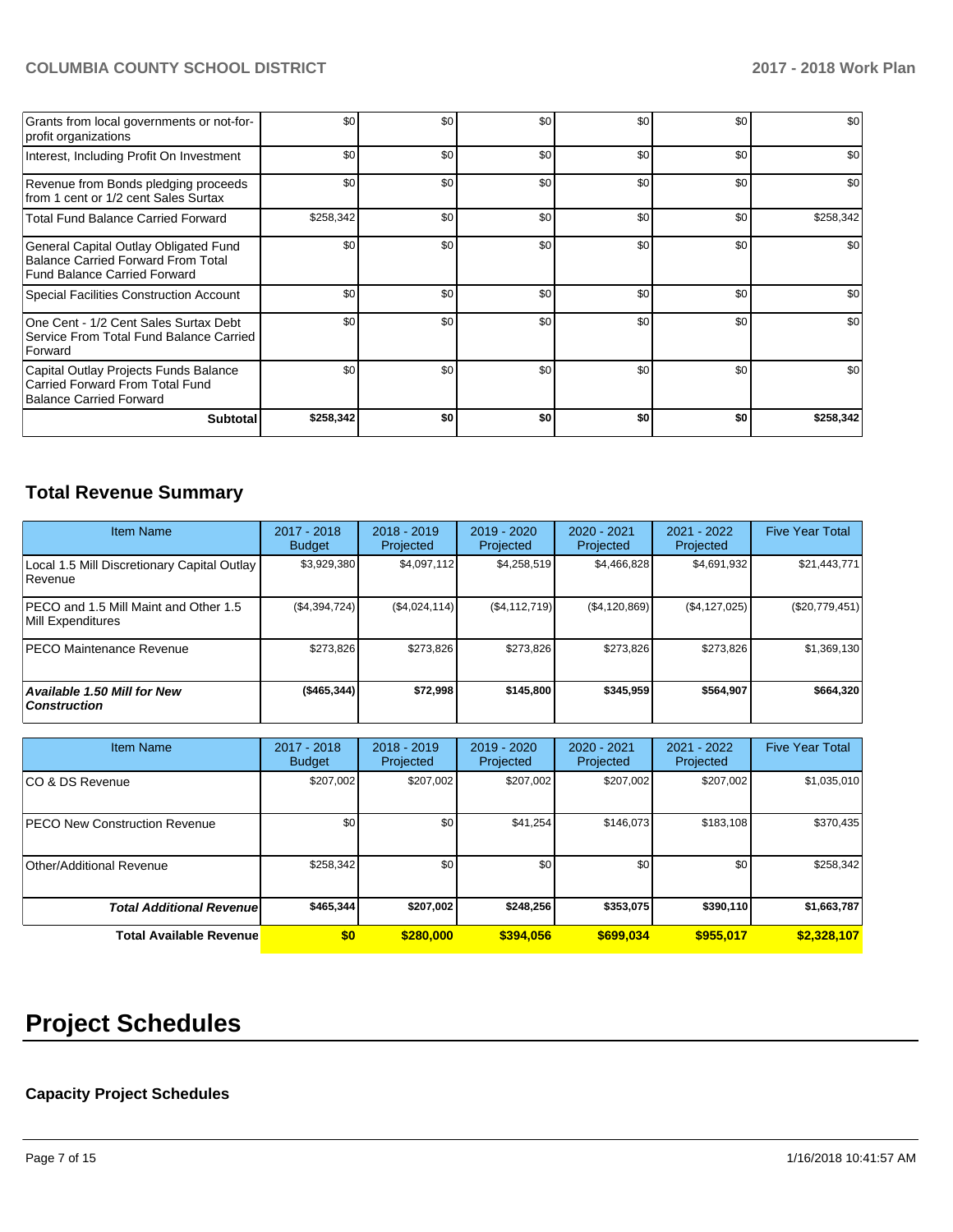A schedule of capital outlay projects necessary to ensure the availability of satisfactory classrooms for the projected student enrollment in K-12 programs.

| <b>Project Description</b>                               | Location                           |                          | 2017 - 2018 | 2018 - 2019 | 2019 - 2020 | 2020 - 2021 | 2021 - 2022 | <b>Total</b>   | Funded |
|----------------------------------------------------------|------------------------------------|--------------------------|-------------|-------------|-------------|-------------|-------------|----------------|--------|
| 12 classroom wing to<br>replace building 7<br>(The Fort) | <b>FORT WHITE</b><br>PUBLIC SCHOOL | Planned<br>Cost:         | \$0         | \$0         | \$0         | \$1,300,000 | \$0         | \$1,300,000 No |        |
|                                                          | <b>Student Stations:</b>           |                          | $\Omega$    |             | 0           | 264         | 0           | 264            |        |
|                                                          | <b>Total Classrooms:</b>           |                          | $\Omega$    |             | 0           | 12          | $\Omega$    | 12             |        |
|                                                          | Gross Sq Ft:                       |                          | $\mathbf 0$ |             | 0           | 10,000      | 0           | 10,000         |        |
|                                                          |                                    | <b>Planned Cost:</b>     | \$0         | \$0         | \$0         | \$1,300,000 | \$0         | \$1,300,000    |        |
|                                                          |                                    | <b>Student Stations:</b> | 0           | $\Omega$    | $\bf{0}$    | 264         | $\Omega$    | 264            |        |
|                                                          |                                    | <b>Total Classrooms:</b> | 0           | $\bf{0}$    | $\bf{0}$    | 12          | $\Omega$    | 12             |        |
|                                                          |                                    | Gross Sq Ft:             | 0           | U           | $\bf{0}$    | 10,000      | $\bf{0}$    | 10,000         |        |

### **Other Project Schedules**

Major renovations, remodeling, and additions of capital outlay projects that do not add capacity to schools.

| <b>Project Description</b>                                | Location                                        | 2017 - 2018<br><b>Actual Budget</b> | 2018 - 2019<br>Projected | 2019 - 2020<br>Projected | 2020 - 2021<br>Projected | 2021 - 2022<br>Projected | <b>Total</b>    | Funded |
|-----------------------------------------------------------|-------------------------------------------------|-------------------------------------|--------------------------|--------------------------|--------------------------|--------------------------|-----------------|--------|
| Outdoor Assembly Building                                 | <b>WESTSIDE</b><br><b>ELEMENTARY</b>            | \$0                                 | \$140,000                | \$0                      | \$0                      | \$0                      | \$140,000 Yes   |        |
| Auditorium                                                | <b>FORT WHITE HIGH</b><br><b>SCHOOL</b>         | \$0                                 | \$0                      | \$114,056                | \$699,034                | \$665,017                | \$1,478,107 Yes |        |
| resurface track                                           | <b>COLUMBIA SENIOR</b><br><b>HIGH</b>           | \$0                                 | \$0                      | \$0                      | \$0                      | \$248,534                | \$248,534 No    |        |
| <b>Outdoor Assembly Building</b>                          | <b>FIVE POINTS</b><br><b>ELEMENTARY</b>         | \$0                                 | \$140,000                | \$0                      | \$0                      | \$0                      | \$140,000 Yes   |        |
| <b>Outdoor Assembly Building</b>                          | <b>MELROSE ELEMENTARY</b>                       | \$0                                 | \$0                      | \$140,000                | \$0                      | \$0                      | \$140,000 Yes   |        |
| resurface track                                           | FORT WHITE HIGH<br><b>SCHOOL</b>                | \$0                                 | \$0                      | \$0                      | \$0                      | \$250,302                | \$250,302 No    |        |
| Renovate Gang Restrooms in<br>Commons                     | <b>COLUMBIA SENIOR</b><br><b>HIGH</b>           | \$0                                 | \$0                      | \$0                      | \$0                      | \$200,000                | \$200,000 Yes   |        |
| Renovate Clinic                                           | <b>MELROSE ELEMENTARY</b>                       | \$0                                 | \$0                      | \$0                      | \$0                      | \$90,000                 | \$90,000 Yes    |        |
| Outdoor Assembly Building                                 | PINEMOUNT SCHOOL                                | \$0                                 | \$0                      | \$140,000                | \$0                      | \$0                      | \$140,000 Yes   |        |
| Education/Lab space for<br>CTE/College joint use facility | <b>NORTH FLORIDA</b><br><b>AVIATION ACADEMY</b> | \$4,500,000                         | \$0                      | \$0                      | \$0                      | \$0                      | \$4,500,000 No  |        |
|                                                           |                                                 | \$4,500,000                         | \$280,000                | \$394,056                | \$699,034                | \$1,453,853              | \$7,326,943     |        |

## **Additional Project Schedules**

Any projects that are not identified in the last approved educational plant survey.

Nothing reported for this section.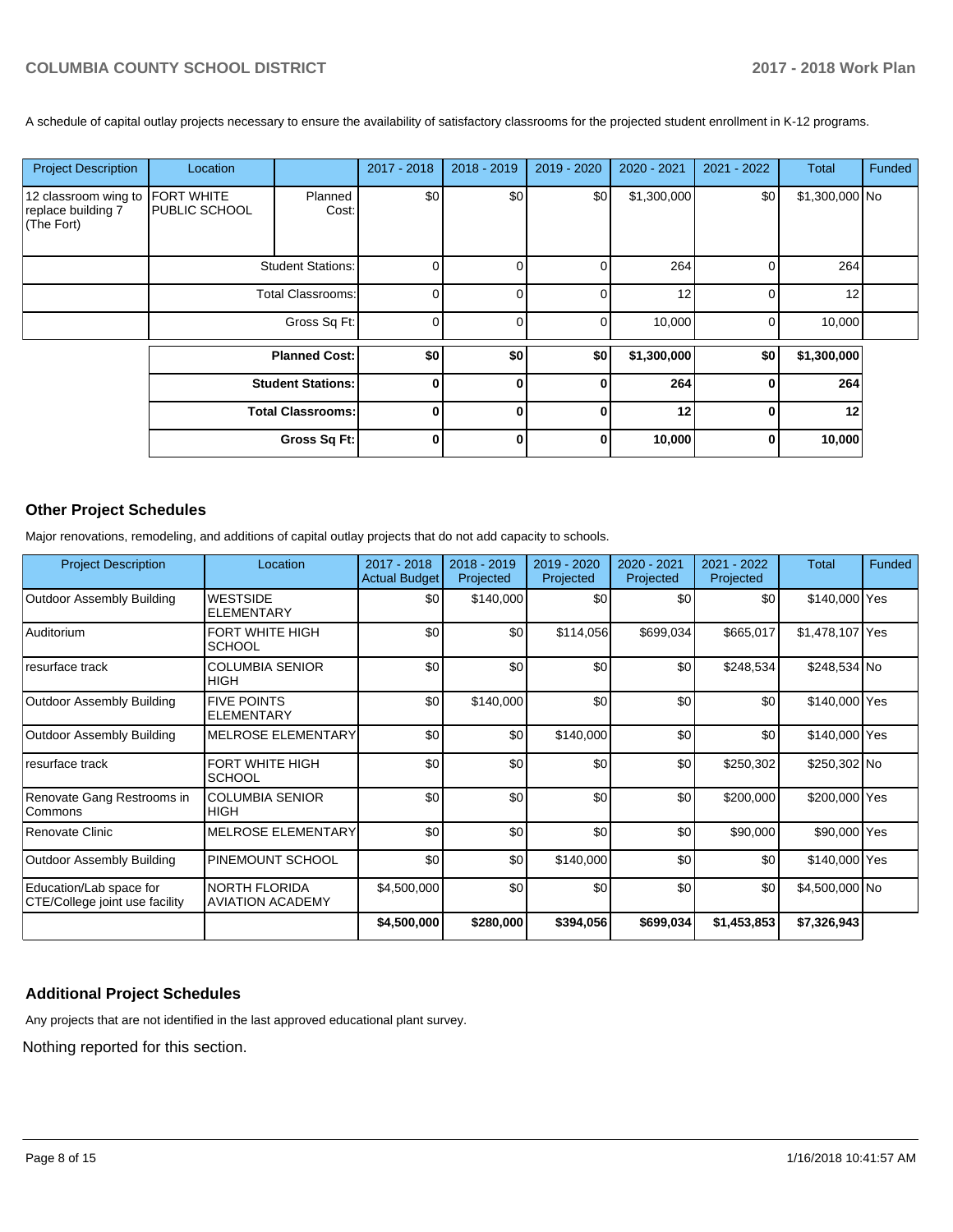### **Non Funded Growth Management Project Schedules**

Schedule indicating which projects, due to planned development, that CANNOT be funded from current revenues projected over the next five years.

Nothing reported for this section.

## **Tracking**

## **Capacity Tracking**

| Location                                  | $2017 -$<br>2018 Satis.<br>Stu. Sta. | Actual<br>$2017 -$<br><b>2018 FISH</b><br>Capacity | Actual<br>$2016 -$<br>2017<br><b>COFTE</b> | # Class<br>Rooms | Actual<br>Average<br>$2017 -$<br>2018 Class<br><b>Size</b> | Actual<br>$2017 -$<br>2018<br><b>Utilization</b> | <b>New</b><br>Stu.<br>Capacity | <b>New</b><br>Rooms to<br>be<br>Added/Re<br>moved | Projected<br>$2021 -$<br>2022<br><b>COFTE</b> | Projected<br>$2021 -$<br>2022<br><b>Utilization</b> | Projected<br>$2021 -$<br>2022 Class<br><b>Size</b> |
|-------------------------------------------|--------------------------------------|----------------------------------------------------|--------------------------------------------|------------------|------------------------------------------------------------|--------------------------------------------------|--------------------------------|---------------------------------------------------|-----------------------------------------------|-----------------------------------------------------|----------------------------------------------------|
| <b>COLUMBIA SENIOR</b><br> HIGH           | 2,357                                | 2,239                                              | 1.799                                      | 101              | 18 <sup>1</sup>                                            | 80.00%                                           | $\Omega$                       | $\Omega$                                          | 1.786                                         | 80.00 %                                             | 18                                                 |
| <b>RICHARDSON MIDDLE</b>                  | 1,134                                | 1,020                                              | 546                                        | 50               | 11                                                         | 54.00 %                                          | $\Omega$                       | $\Omega$                                          | 570                                           | 56.00 %                                             | 11                                                 |
| MELROSE ELEMENTARY                        | 679                                  | 679                                                | 446                                        | 35               | 13                                                         | 66.00 %                                          | $\Omega$                       | $\Omega$                                          | 450                                           | 66.00 %                                             | 13                                                 |
| <b>EASTSIDE</b><br>ELEMENTARY             | 677                                  | 677                                                | 601                                        | 36               | 17                                                         | 89.00 %                                          | $\Omega$                       | $\Omega$                                          | 575                                           | 85.00 %                                             | 16                                                 |
| <b>FIVE POINTS</b><br>ELEMENTARY          | 663                                  | 663                                                | 398                                        | 35               | 11                                                         | 60.00 %                                          | $\Omega$                       | $\Omega$                                          | 400                                           | 60.00%                                              | 11                                                 |
| FORT WHITE PUBLIC<br><b>SCHOOL</b>        | 874                                  | 874                                                | 631                                        | 47               | 13                                                         | 72.00%                                           | $\Omega$                       | $\Omega$                                          | 650                                           | 74.00%                                              | 14                                                 |
| <b>WESTSIDE</b><br><b>ELEMENTARY</b>      | 782                                  | 782                                                | 727                                        | 41               | 18                                                         | 93.00 %                                          | $\Omega$                       | $\Omega$                                          | 699                                           | 89.00 %                                             | 17                                                 |
| <b>PINEMOUNT SCHOOL</b>                   | 581                                  | 581                                                | 453                                        | 30               | 15                                                         | 78.00 %                                          | $\Omega$                       | $\Omega$                                          | 500                                           | 86.00 %                                             | 17                                                 |
| NORTH FLORIDA<br><b>AVIATION ACADEMY</b>  | 82                                   | 57                                                 | 10                                         | $\overline{4}$   | $\mathbf{3}$                                               | 18.00 %                                          | $\Omega$                       | $\Omega$                                          | 40                                            | 70.00 %                                             | 10                                                 |
| <b>SUMMERS</b><br><b>ELEMENTARY</b>       | 930                                  | 930                                                | 588                                        | 48               | 12                                                         | 63.00 %                                          | $\Omega$                       | $\Omega$                                          | 620                                           | 67.00 %                                             | 13                                                 |
| NIBLACK ELEMENTARY                        | 587                                  | 587                                                | 277                                        | 31               | 9                                                          | 47.00 %                                          | $\Omega$                       | $\Omega$                                          | 300                                           | 51.00 %                                             | 10                                                 |
| <b>PATHWAYS ACADEMY</b>                   | 215                                  | 215                                                | 74                                         | 11               | $\overline{7}$                                             | 34.00 %                                          | $-215$                         | $-11$                                             | $\Omega$                                      | 0.00%                                               | $\mathbf 0$                                        |
| <b>LAKE CITY MIDDLE</b>                   | 1,459                                | 1,313                                              | 1,000                                      | 62               | 16                                                         | 76.00 %                                          | $\Omega$                       | $\Omega$                                          | 1.000                                         | 76.00 %                                             | 16                                                 |
| <b>COLUMBIA CITY</b><br><b>ELEMENTARY</b> | 776                                  | 776                                                | 593                                        | 42               | 14                                                         | 76.00 %                                          | $\Omega$                       | $\Omega$                                          | 610                                           | 79.00 %                                             | 15                                                 |
| FORT WHITE HIGH<br><b>SCHOOL</b>          | 2,036                                | 1,832                                              | 1,125                                      | 87               | 13                                                         | 61.00%                                           | $\Omega$                       | $\Omega$                                          | 1,075                                         | 59.00 %                                             | 12                                                 |
|                                           | 13.832                               | 13,225                                             | 9,268                                      | 660              | 14                                                         | 70.08%                                           | $-215$                         | $-11$                                             | 9,275                                         | 71.29 %                                             | 14                                                 |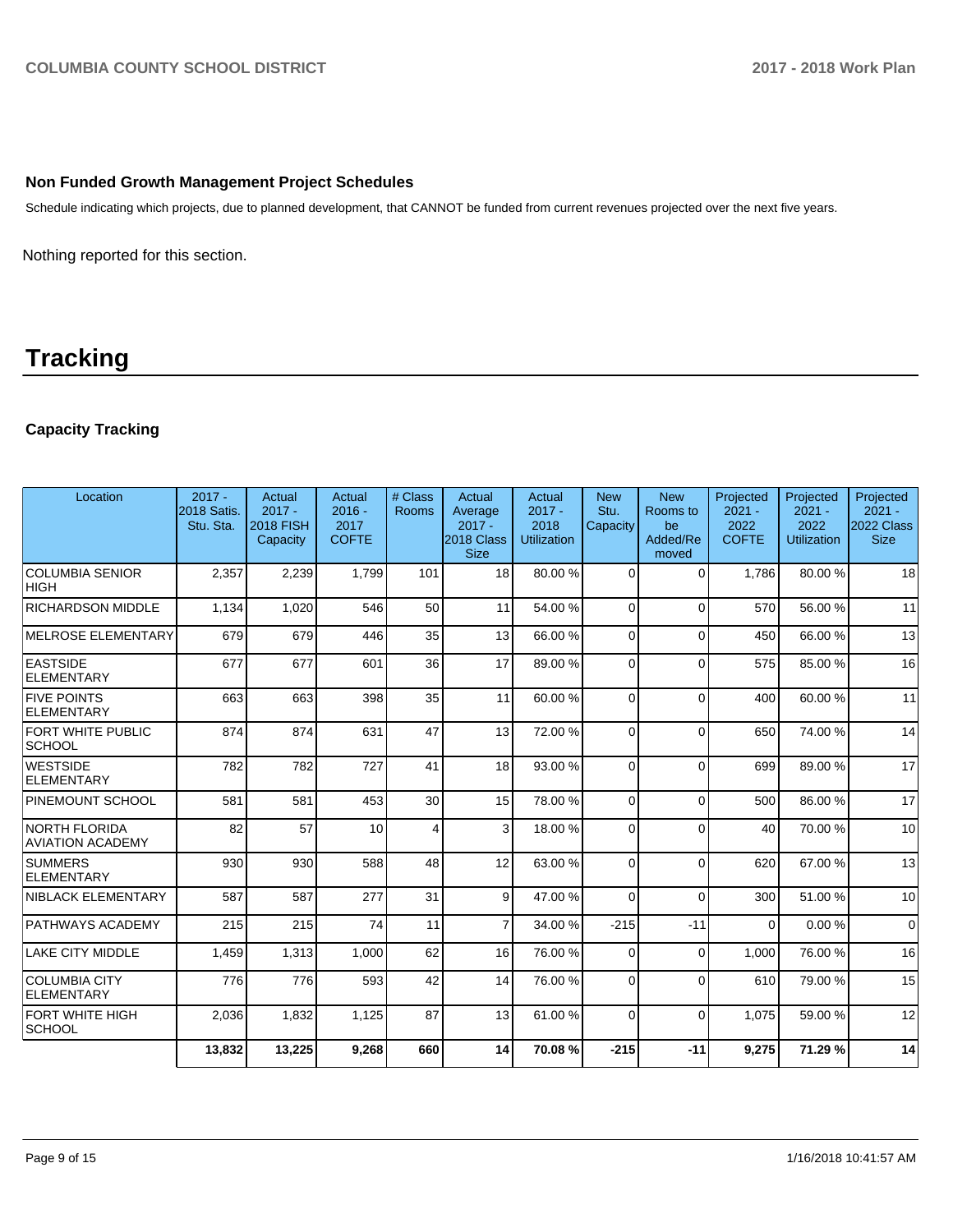The COFTE Projected Total (9,275) for 2021 - 2022 must match the Official Forecasted COFTE Total (9,275 ) for 2021 - 2022 before this section can be completed. In the event that the COFTE Projected Total does not match the Official forecasted COFTE, then the Balanced Projected COFTE Table should be used to balance COFTE.

|                                 | 9,275 |  |  |  |  |
|---------------------------------|-------|--|--|--|--|
| High (9-12)                     | 2,470 |  |  |  |  |
| Middle (4-8)                    | 3,586 |  |  |  |  |
| Elementary (PK-3)               | 3,219 |  |  |  |  |
| Projected COFTE for 2021 - 2022 |       |  |  |  |  |

| <b>Grade Level Type</b> | <b>Balanced Projected</b><br>COFTE for 2021 - 2022 |
|-------------------------|----------------------------------------------------|
| Elementary (PK-3)       |                                                    |
| Middle (4-8)            |                                                    |
| High (9-12)             |                                                    |
|                         | 9,275                                              |

#### **Relocatable Replacement**

Number of relocatable classrooms clearly identified and scheduled for replacement in the school board adopted financially feasible 5-year district work program.

| Location                               | 2018<br>2017 | $2018 - 2019$ | $2019 - 2020$ | 2020 - 2021 | 2022<br>2021 | Year 5 Total |
|----------------------------------------|--------------|---------------|---------------|-------------|--------------|--------------|
| <b>Total Relocatable Replacements:</b> | 0            |               |               |             |              |              |

#### **Charter Schools Tracking**

Information regarding the use of charter schools.

| Location-Type   | # Relocatable<br>units or<br>permanent<br>classrooms | Owner             | l Year Started or I<br>Scheduled | <b>Student</b><br><b>Stations</b> | <b>Students</b><br>Enrolled | Years in<br>Contract | <b>Total Charter</b><br><b>Students</b><br>projected for<br>2021 - 2022 |
|-----------------|------------------------------------------------------|-------------------|----------------------------------|-----------------------------------|-----------------------------|----------------------|-------------------------------------------------------------------------|
| Belmont Academy |                                                      | 22 LEASE PURCHASE | 2013                             | 448                               | 438                         |                      | 572                                                                     |
|                 | 22                                                   |                   |                                  | 448                               | 438                         |                      | 572                                                                     |

#### **Special Purpose Classrooms Tracking**

The number of classrooms that will be used for certain special purposes in the current year, by facility and type of classroom, that the district will, 1), not use for educational purposes, and 2), the co-teaching classrooms that are not open plan classrooms and will be used for educational purposes.

| School                               | School Type | $\parallel$ # of Elementary $\parallel$ # of Middle 4-8<br><b>K-3 Classrooms L</b> | <b>Classrooms</b> | $#$ of High 9-12<br><b>Classrooms</b> | # of $ESE$<br><b>Classrooms</b> | # of Combo<br><b>Classrooms</b> | Total<br><b>Classrooms</b> |
|--------------------------------------|-------------|------------------------------------------------------------------------------------|-------------------|---------------------------------------|---------------------------------|---------------------------------|----------------------------|
| <b>Total Educational Classrooms:</b> |             |                                                                                    |                   |                                       |                                 |                                 |                            |
|                                      |             |                                                                                    |                   |                                       |                                 |                                 |                            |
| School                               | School Type | $\#$ of Elementary $\#$ of Middle 4-8 $\#$ of High 9-12                            |                   |                                       | # of $ESE$                      | # of Combo                      | <b>Total</b>               |

| School                               | School Type | # of Elementary $\vert \#$ of Middle 4-8 $\vert \#$ of High 9-12<br><b>K-3 Classrooms</b> | <b>Classrooms</b> | <b>Classrooms</b> | # of $ESE$<br><b>Classrooms</b> | $#$ of Combo<br><b>Classrooms</b> | Total<br><b>Classrooms</b> |
|--------------------------------------|-------------|-------------------------------------------------------------------------------------------|-------------------|-------------------|---------------------------------|-----------------------------------|----------------------------|
| <b>Total Co-Teaching Classrooms:</b> |             |                                                                                           |                   |                   |                                 |                                   |                            |

#### **Infrastructure Tracking**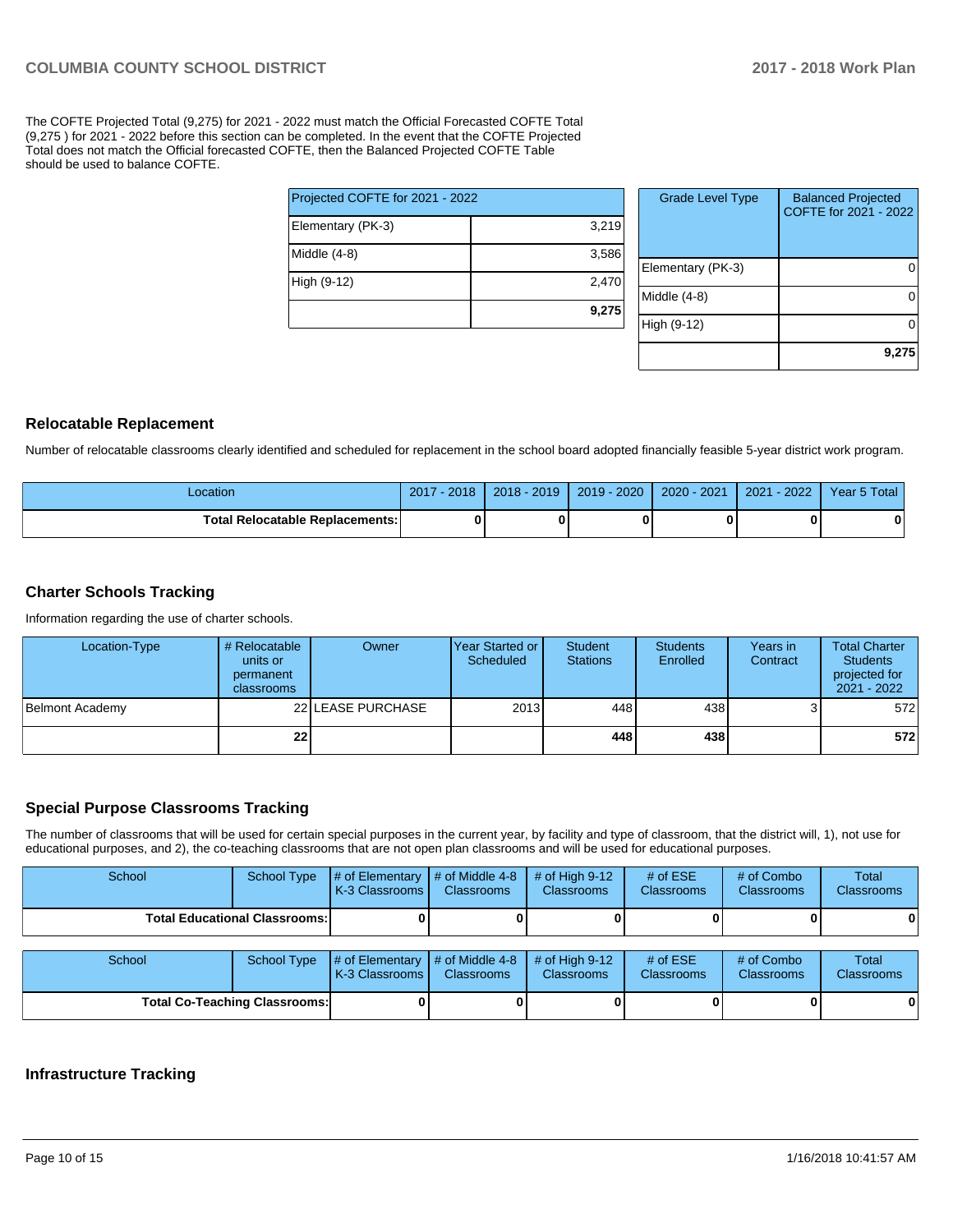**Necessary offsite infrastructure requirements resulting from expansions or new schools. This section should include infrastructure information related to capacity project schedules and other project schedules (Section 4).** 

#### Not Specified

**Proposed location of planned facilities, whether those locations are consistent with the comprehensive plans of all affected local governments, and recommendations for infrastructure and other improvements to land adjacent to existing facilities. Provisions of 1013.33(12), (13) and (14) and 1013.36** must be addressed for new facilities planned within the 1st three years of the plan (Section 5).

Not Specified

**Consistent with Comp Plan?** No

#### **Net New Classrooms**

The number of classrooms, by grade level and type of construction, that were added during the last fiscal year.

| List the net new classrooms added in the 2016 - 2017 fiscal year.                                                                                       |                              |                                   |                                |                        | year.                                                                  |                            | List the net new classrooms to be added in the 2017 - 2018 fiscal |                        |
|---------------------------------------------------------------------------------------------------------------------------------------------------------|------------------------------|-----------------------------------|--------------------------------|------------------------|------------------------------------------------------------------------|----------------------------|-------------------------------------------------------------------|------------------------|
| "Classrooms" is defined as capacity carrying classrooms that are added to increase<br>capacity to enable the district to meet the Class Size Amendment. |                              |                                   |                                |                        | Totals for fiscal year 2017 - 2018 should match totals in Section 15A. |                            |                                                                   |                        |
| Location                                                                                                                                                | $2016 - 2017$ #<br>Permanent | $2016 - 2017$ #<br><b>Modular</b> | $2016 - 2017$ #<br>Relocatable | $2016 - 2017$<br>Total | $2017 - 2018$ #<br>Permanent                                           | $2017 - 2018$ #<br>Modular | 2017 - 2018 #<br><b>Relocatable</b>                               | $2017 - 2018$<br>Total |
| Elementary (PK-3)                                                                                                                                       |                              |                                   |                                |                        |                                                                        |                            |                                                                   |                        |
| Middle (4-8)                                                                                                                                            |                              |                                   |                                |                        |                                                                        |                            |                                                                   |                        |
| High (9-12)                                                                                                                                             |                              |                                   |                                |                        |                                                                        |                            |                                                                   |                        |
|                                                                                                                                                         |                              |                                   |                                |                        |                                                                        |                            |                                                                   |                        |

#### **Relocatable Student Stations**

Number of students that will be educated in relocatable units, by school, in the current year, and the projected number of students for each of the years in the workplan.

| <b>Site</b>                   | $2017 - 2018$ | $2018 - 2019$ | 2019 - 2020 | 2020 - 2021 | $2021 - 2022$ | 5 Year Average |
|-------------------------------|---------------|---------------|-------------|-------------|---------------|----------------|
| COLUMBIA SENIOR HIGH          | 200           | 220           | 0           |             |               | 84             |
| <b>RICHARDSON MIDDLE</b>      | 22            |               | U           | $\Omega$    | ŋ             | 4              |
| <b>IMELROSE ELEMENTARY</b>    | 36            | 34            | 34          | 34          | 34            | 34             |
| <b>EASTSIDE ELEMENTARY</b>    |               |               | 0           | $\Omega$    |               | $\Omega$       |
| <b>FIVE POINTS ELEMENTARY</b> | 72            | 72            | 72          | 72          | 72            | 72             |
| FORT WHITE PUBLIC SCHOOL      | 18            | 33            | 33          | 33          | 33            | 30             |
| FORT WHITE HIGH SCHOOL        |               |               | $\Omega$    | $\Omega$    |               | $\Omega$       |
| WESTSIDE ELEMENTARY           | 22            | 17            | 17          | 17          | 17            | 18             |
| SUMMERS ELEMENTARY            | 72            | 72            | 72          | 72          | 72            | 72             |
| <b>NIBLACK ELEMENTARY</b>     | 90            | 51            | 51          | 51          | 51            | 59             |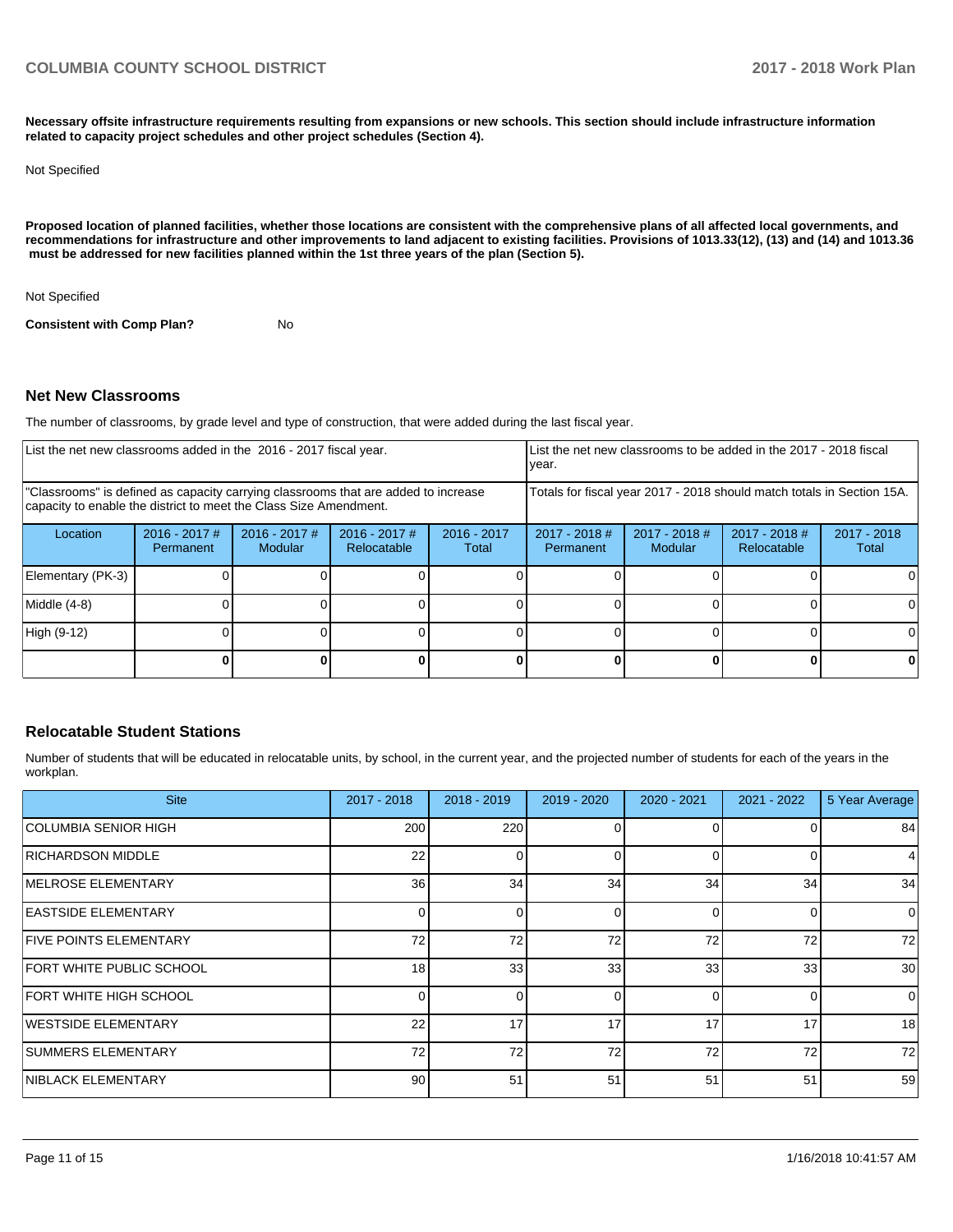### **COLUMBIA COUNTY SCHOOL DISTRICT 2017 - 2018 Work Plan**

| <b>PATHWAYS ACADEMY</b>                           | 171   | 84    | 84    | 84    | 84    | 101             |
|---------------------------------------------------|-------|-------|-------|-------|-------|-----------------|
| LAKE CITY MIDDLE                                  |       |       |       |       |       | $\Omega$        |
| <b>COLUMBIA CITY ELEMENTARY</b>                   |       |       |       |       |       | $\Omega$        |
| <b>PINEMOUNT SCHOOL</b>                           |       | 72    | 72    | 72    | 72    | 58 <sup>1</sup> |
| <b>INORTH FLORIDA AVIATION ACADEMY</b>            | 64    | 64    | 64    | 64    | 64    | 64              |
| Totals for COLUMBIA COUNTY SCHOOL DISTRICT        |       |       |       |       |       |                 |
| Total students in relocatables by year.           | 767   | 719   | 499   | 499   | 499   | 597             |
| Total number of COFTE students projected by year. | 9,301 | 9,291 | 9,314 | 9,284 | 9,275 | 9,293           |
| Percent in relocatables by year.                  | 8 %   | 8%    | 5 %   | 5 %   | 5 %   | 6 %             |

#### **Leased Facilities Tracking**

Exising leased facilities and plans for the acquisition of leased facilities, including the number of classrooms and student stations, as reported in the educational plant survey, that are planned in that location at the end of the five year workplan.

| Location                        | # of Leased<br>Classrooms 2017 -<br>2018 | <b>FISH Student</b><br><b>Stations</b> | Owner | # of Leased<br>Classrooms 2021 -<br>2022 | <b>FISH Student</b><br><b>Stations</b> |
|---------------------------------|------------------------------------------|----------------------------------------|-------|------------------------------------------|----------------------------------------|
| <b>EASTSIDE ELEMENTARY</b>      | 0                                        |                                        |       | O                                        | 0                                      |
| <b>FIVE POINTS ELEMENTARY</b>   | $\Omega$                                 |                                        |       | n                                        | 0                                      |
| <b>FORT WHITE PUBLIC SCHOOL</b> | $\Omega$                                 |                                        |       | $\Omega$                                 | $\overline{0}$                         |
| <b>SUMMERS ELEMENTARY</b>       | $\mathbf 0$                              |                                        |       | $\Omega$                                 | $\overline{0}$                         |
| NIBLACK ELEMENTARY              | $\mathbf 0$                              |                                        |       | U                                        | $\overline{0}$                         |
| <b>PATHWAYS ACADEMY</b>         | 0                                        |                                        |       | U                                        | 0                                      |
| <b>LAKE CITY MIDDLE</b>         | 0                                        | r                                      |       | ∩                                        | 0                                      |
| <b>COLUMBIA CITY ELEMENTARY</b> | $\Omega$                                 | r                                      |       | ∩                                        | $\Omega$                               |
| FORT WHITE HIGH SCHOOL          | $\Omega$                                 |                                        |       | 0                                        | $\overline{0}$                         |
| <b>IWESTSIDE ELEMENTARY</b>     | $\Omega$                                 |                                        |       | O                                        | ٥l                                     |
| PINEMOUNT SCHOOL                | $\Omega$                                 |                                        |       | U                                        | $\overline{0}$                         |
| NORTH FLORIDA AVIATION ACADEMY  | $\mathbf 0$                              |                                        |       | U                                        | 0                                      |
| COLUMBIA SENIOR HIGH            | $\Omega$                                 |                                        |       | ∩                                        | $\overline{0}$                         |
| <b>RICHARDSON MIDDLE</b>        | $\Omega$                                 |                                        |       | 0                                        | $\overline{0}$                         |
| MELROSE ELEMENTARY              | $\Omega$                                 | $\Omega$                               |       | $\Omega$                                 | $\overline{0}$                         |
|                                 | $\bf{0}$                                 | ŋ                                      |       | C                                        | 0                                      |

#### **Failed Standard Relocatable Tracking**

Relocatable units currently reported by school, from FISH, and the number of relocatable units identified as 'Failed Standards'.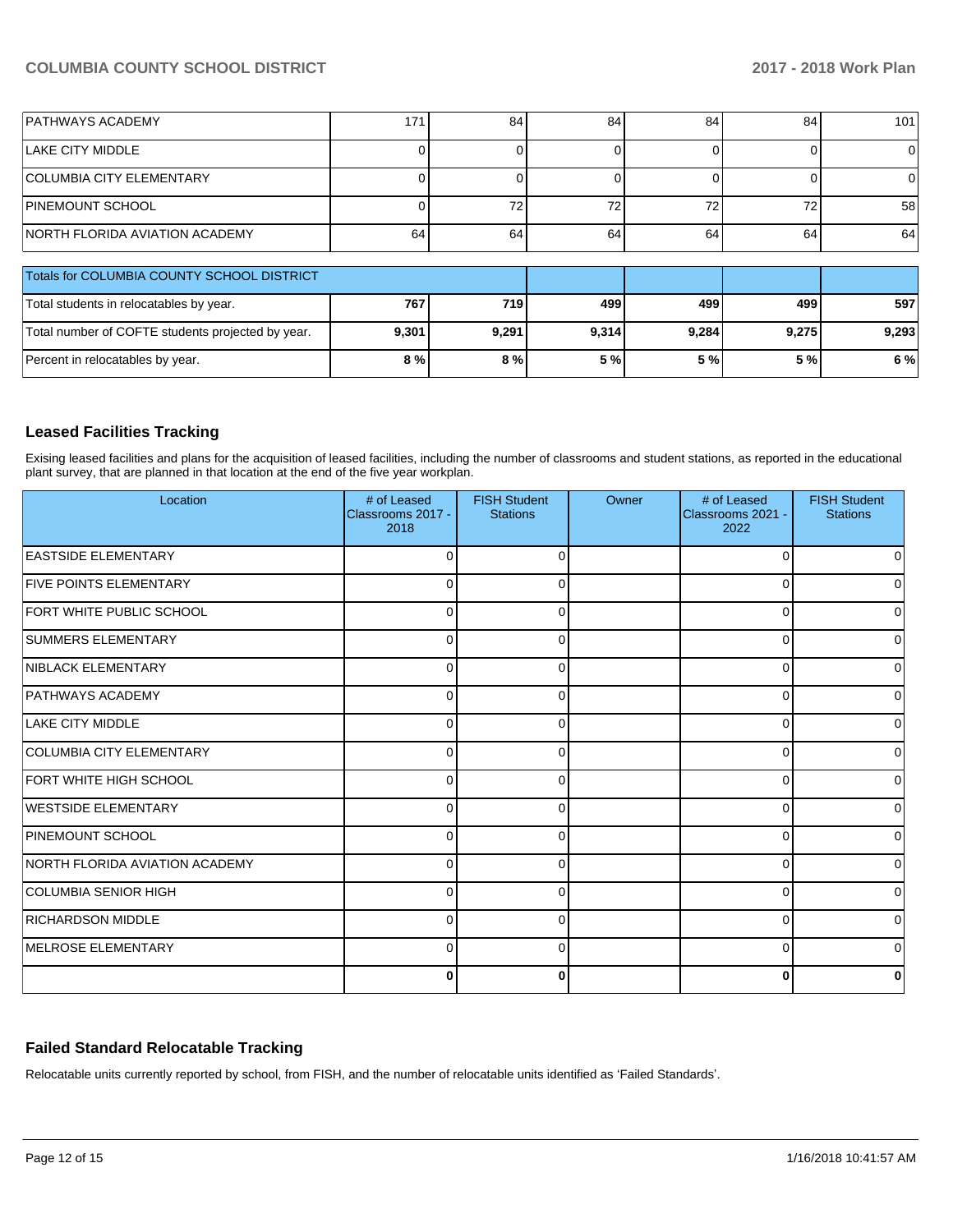Nothing reported for this section.

## **Planning**

#### **Class Size Reduction Planning**

**Plans approved by the school board that reduce the need for permanent student stations such as acceptable school capacity levels, redistricting, busing, year-round schools, charter schools, magnet schools, public-private partnerships, multitrack scheduling, grade level organization, block scheduling, or other alternatives.**

The district plans to monitor the need for permanent student stations and make the necessary steps to reduce them by; transporting, block scheduling, grade level organizations, blended learning, etc

#### **School Closure Planning**

**Plans for the closure of any school, including plans for disposition of the facility or usage of facility space, and anticipated revenues.** 

The district will conduct an analysis to determine the need/benefit/risk of closing Pathways Academy Alternative School

## **Long Range Planning**

#### **Ten-Year Maintenance**

District projects and locations regarding the projected need for major renovation, repair, and maintenance projects within the district in years 6-10 beyond the projects plans detailed in the five years covered by the work plan.

Nothing reported for this section.

#### **Ten-Year Capacity**

Schedule of capital outlay projects projected to ensure the availability of satisfactory student stations for the projected student enrollment in K-12 programs for the future 5 years beyond the 5-year district facilities work program.

Nothing reported for this section.

#### **Ten-Year Planned Utilization**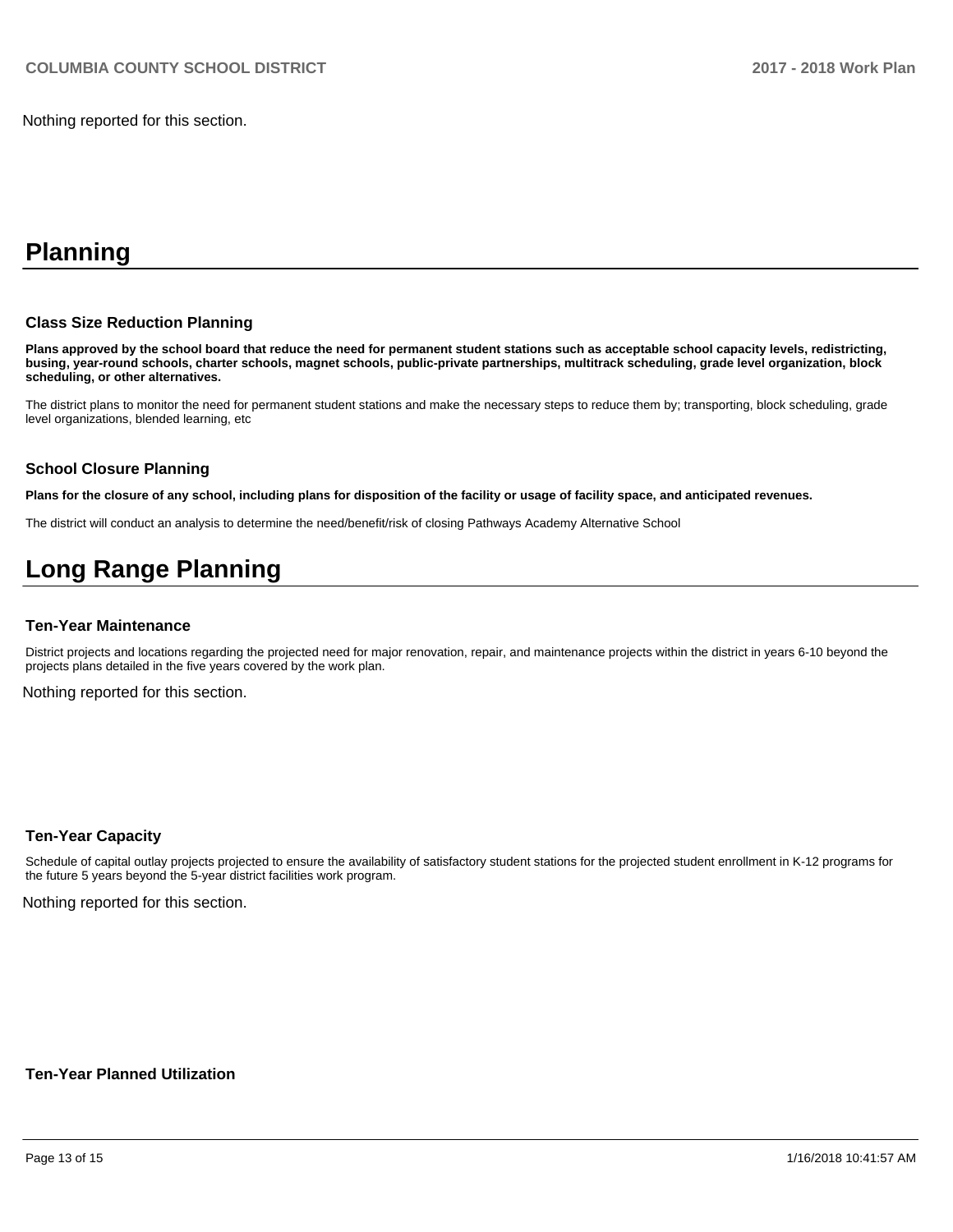Schedule of planned capital outlay projects identifying the standard grade groupings, capacities, and planned utilization rates of future educational facilities of the district for both permanent and relocatable facilities.

| <b>Grade Level Projections</b>   | <b>FISH</b><br>Student<br><b>Stations</b> | Actual 2016 -<br><b>2017 FISH</b><br>Capacity | Actual<br>$2016 -$<br>2017<br><b>COFTE</b> | Actual 2016 - 2017<br><b>Utilization</b> | Actual 2017 - 2018 / 2026 - 2027 new<br>Student Capacity to be added/removed | Projected 2026<br><b>2027 COFTE</b> | Projected 2026 -<br>2027 Utilization |
|----------------------------------|-------------------------------------------|-----------------------------------------------|--------------------------------------------|------------------------------------------|------------------------------------------------------------------------------|-------------------------------------|--------------------------------------|
| Elementary - District<br> Totals | 6.549                                     | 6,549                                         | 4,714.37                                   | 71.98%                                   |                                                                              |                                     | 0.00 %                               |
| Middle - District Totals         | 4.629                                     | 4,165                                         | 2.671.17                                   | 64.13 %                                  |                                                                              |                                     | 0.00 %                               |
| High - District Totals           | 2,439                                     | 2,296                                         | .808.71                                    | 78.79 %                                  |                                                                              |                                     | 0.00 %                               |
| Other - ESE, etc                 | 215                                       | 215                                           | 74.11                                      | 34.42 %                                  |                                                                              |                                     | 0.00 %                               |
|                                  | 13,832                                    | 13,225                                        | 9,268.36                                   | 70.08%                                   |                                                                              |                                     | 0.00%                                |

**Combination schools are included with the middle schools for student stations, capacity, COFTE and utilization purposes because these facilities all have a 90% utilization factor. Use this space to explain or define the grade groupings for combination schools.** 

No comments to report.

#### **Ten-Year Infrastructure Planning**

Nothing reported for this section.

#### **Twenty-Year Maintenance**

District projects and locations regarding the projected need for major renovation, repair, and maintenance projects within the district in years 11-20 beyond the projects plans detailed in the five years covered by the work plan.

Nothing reported for this section.

#### **Twenty-Year Capacity**

Schedule of capital outlay projects projected to ensure the availability of satisfactory student stations for the projected student enrollment in K-12 programs for the future 11-20 years beyond the 5-year district facilities work program.

Nothing reported for this section.